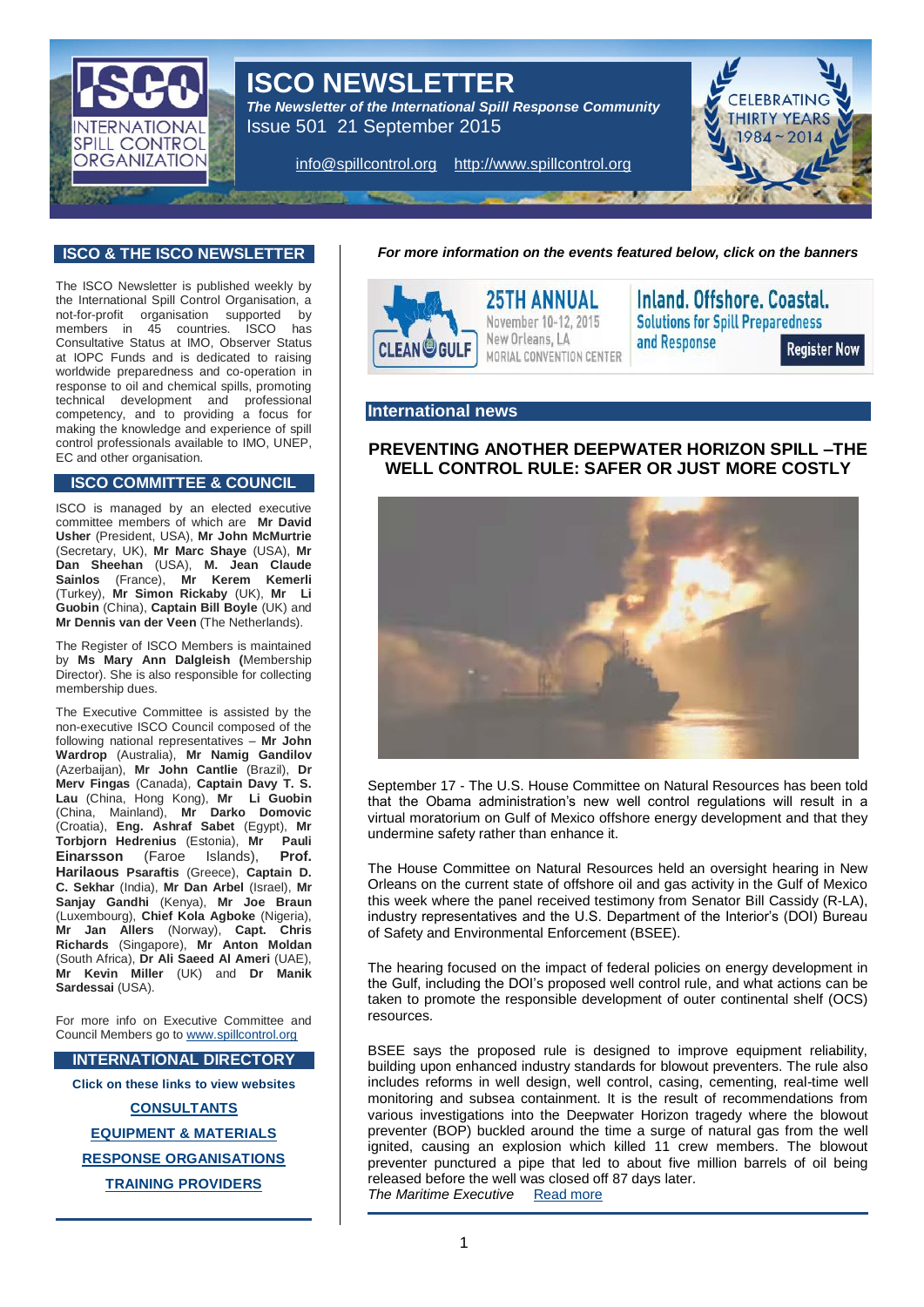#### BECOME A MEMBER OF ISCO

Enjoy all the benefits of membership of this worldwide organization and support the continuing publication of the ISCO<br>Newsletter Application Form **[Application Form](http://www.spillcontrol.org/index.php/2013-02-05-10-50-47/membership-application)** 

#### PROFESSIONAL MEMBERSHIP

Advance your career by gaining Professional Recognition

Professional recognition is a visible mark of quality, competence and commitment, and can give you a significant advantage in today's competitive environment.

All who have the relevant qualifications and the required level of experience can apply for Professional Membership of ISCO.

The organization offers independent validation and integrity. Each grade of membership reflects an individual's professional training, experience and qualifications.

You can apply for Student Membership, Associate Membership (AMISCO), MEMBERSHIP (MISCO) or FELLOWSHIP (FISCO)

[All about Professional Membership](http://www.spillcontrol.org/index.php/2013-02-05-10-50-47/professional/about-professional-membership) [Application Form](http://www.spillcontrol.org/index.php/2013-02-05-10-50-47/professional/application-form)

To receive the free ISCO Newsletter

Go to [http://www.spillcontrol.org](http://www.spillcontrol.org/) and enter your name and email address in the Registration Form (located on the right hand side of the home page) then click on "SUBSCRIBE"

#### **International news (continued)**

#### **TRANS-BOUNDARY RESPONSE - CONGO AND GABON COMMUNICATION SKILLS PUT TO THE TEST**



September 15 - A two-day bilateral exercise between the Congo and Gabon to test the lines of communication in case of a trans-boundary oil spill incident is concluding in Pointe-Noire, the Congo and Libreville, Gabon (14-15 September). The exercise, which was conducted in real-time with a prearranged script, simulated an oil spill incident impacting the Gabonese and Congolese coastlines. The objective was to identify gaps in oil spill contingency plans in both countries and help improve communication procedures between the two countries in the case of a real trans-boundary oil spill incident. The exercise also sought to encourage the sharing of technical information to better coordinate the response as well as to initiate discussions on topics such as mutual aid and allocation of resources.

This exercise was organised within the framework of the Global Initiative for West, Central and Southern Africa (GI WACAF Project), a partnership between IMO and IPIECA, the global oil and gas industry association for environmental

and social issues. The event gathered delegates from different ministries and agencies as well as representatives from the Oil & Gas industry. The Department of Environmental Affairs of Gabon and the Ministry of Transport, Aviation and Shipping of the Congo hosted the exercise simultaneously. [Source: IMO]

# **MEETING OF THE MEDITERRANEAN NETWORK OF LAW ENFORCEMENT OFFICIALS RELATING TO MARPOL - 29 SEPTEMBER-1 OCTOBER (TOULON, FRANCE)**

August 31 - The Regional Marine Pollution Emergency Response Centre for the Mediterranean Sea (REMPEC) is convening a Meeting of the Mediterranean Network of Law Enforcement Officials relating to MARPOL within the framework of the Barcelona Convention (MENELAS) in Toulon, France, from 29 September 2015 to 1 October 2015, which is partly financed by voluntary contributions from the Government of France and the Government of Malta and possibly others.

The principal objectives of the Meeting will be to present regional and international developments relevant to MENELAS, discuss various issues related to illicit ship pollution discharges, from collecting, recording and documenting evidence, to carrying out coordinated aerial surveillance operations as well as reporting. The Meeting will also be an opportunity to launch the MENELAS information system, share information on present cases of interest and discuss cooperation with other international and regional organisations. [Source: UNEP Mediterranean Action Plan]

### **Incident reports from around the world (in chronological order)**

### **USA: COLORADO - CLEANUP CONTINUES AFTER VANDALISM CAUSES OIL SPILL**

September 13 - Although cleanup has been underway for three days, the odor of spilled crude oil still marked the site Sunday of last week's vandalism of an oil well storage tank along Lindentree Road, east of Mineral City. Officials of Dart Oil Co. of Denver, Colorado, which co-owns the oil well site along with Buckeye Oil of Wooster, have told Tuscarawas County

Sheriff's deputies that about 60 barrels (3,300 gallons) of crude oil and brine were released when someone took a 3-inch valve off one of the two tanks at the site in Sandy Township. Marissa Lautzenheiser, coordinator of the Middle Tuscarawas River Watershed, who has been actively involved in the Huff Run Watershed habitat restoration project, is appalled that someone would deliberately commit such an act. *Times Reporter* [Read more](http://www.timesreporter.com/article/20150913/NEWS/150919705)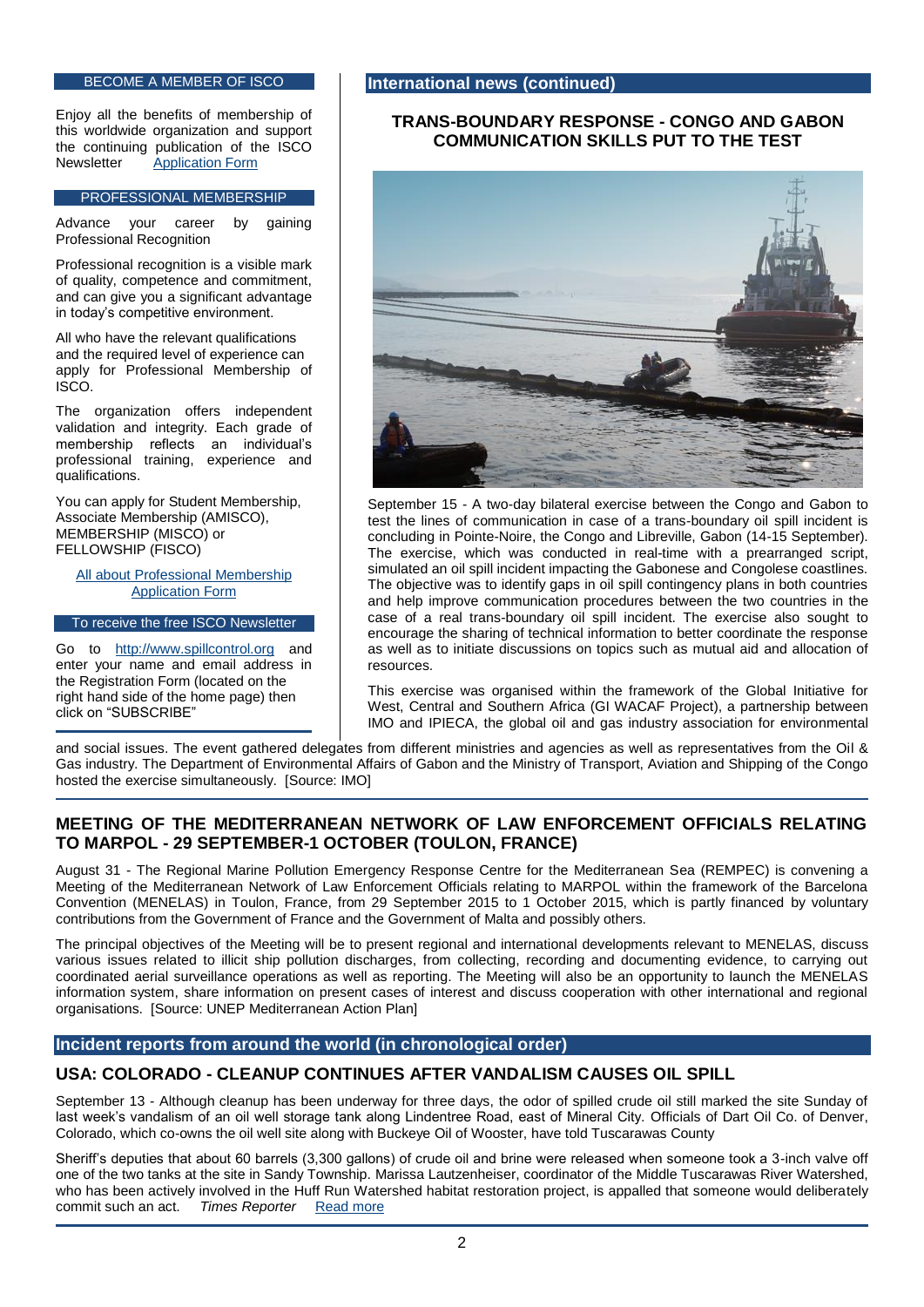# **Incident reports from around the world (continued) EGYPT: OIL SPILL SPOTTED, CONTROLLED IN NORTHERN ASWAN**



September 15 - Egypt's Ministry of Environment has controlled a 300-meters long oil spill in the Nile River in northern Aswan, Youm7 reported Monday.

In a Monday statement, the ministry announced that an oil spill estimated between 200 and 300 meters long and 7 to 10 meters wide. "The spill was surrounded so as not to be washed into other areas of the river; samples were taken from the water to make sure there is no pollution," the statement added.Inspection campaigns were held to examine a number of tourist barges to find out if the spill had originated from them. *The Cairo Post*  [Read more](http://www.thecairopost.com/news/167381/inside_egypt/oil-spill-spotted-controlled-in-northern-aswan)

### **UK: PUBLIC URGED TO AVOID PEMBROKE DOCK BEACHES AFTER OIL SLICK DISCOVERED**

September 15 - The oil is thought to have come from land in Llanreath which has been designated as contaminated since the bombing of a large tank farm during the Second World War. It is understood the recent heavy rain overwhelmed the pollution defences at the site. *Milford & West Wales Mercury* [Read more](http://m.milfordmercury.co.uk/news/13720193.UPDATED__Public_urged_to_avoid_Pembroke_Dock_beaches_after_oil_slick_discovered/) [Thanks to Walter Putman, Marine Pollution Control]

# **PHILIPPINES: ANTIPOLO CITY OIL SPILL CLEANUP COMPLETED**

September 16 - The cleanup of the oil spill from the cement manufacturing plant in Antipolo City has been completed. In a letter dated September 14, the Philippine Coast Guard (PCG) said that the oil spill from the Solid Cement Corp. plant that flowed into the Tagbak River and affected areas has been completed. Aside from the PCG personnel, volunteer groups, local government units and Solid Cement Corp. employees have been tapped for the cleanup and recovery of bunker fuel oil (BFO) that leaked from a storage inside the plant. *Philstar.com* [Read more](http://www.philstar.com/nation/2015/09/16/1500481/antipolo-city-oil-spill-cleanup-completed)

# **MEXICO: MEXICO – TRAIN DERAILMENT LEADS TO PERSONNEL EVACUATION AND TANK RUPTURE**

September 16 – Report received from JOIFF - Many Thanks to Steve at Shell for passing on some facts on this incident in Mexico in the state of Veracruz. Facts gathered from several news reports from reputable Mexican newspapers are -

- 90 car train, 4 cars derailed. Train transported diesel, ammonia, chlorine, EO and acrylic acid (nice mix, isn't it?)
- 3 cars exploded and one more caught fire. It seems that there was a leak of EO, but not clear if this is the car that exploded. But it seems like the EO prompted the evacuation.
- One report says 32 people evacuated, others just say "villagers were evacuated".
- No injuries.
- There was a precautionary "security fence" of 5 km. *AZDiario* [Read more](http://azdiario.mx/2015/09/10/descarrila-y-explota-tren-en-jose-azueta/)

# **AUSTRALIA: AMSA ISSUES WARNING ON POISON CANISTERS**

September 17 - The Australian Maritime Safety Authority warns of the potential dangers posed by toxic canisters that have been reported washing up on Australian beaches.

Since February 2012, emergency services have received reports from the public of small unlabelled canisters washing up along the coast in the Torres Strait, Queensland, New South Wales, South Australia and Tasmania. In the last few months reports have been received of canisters washing up in the Western Cape York region and in Yeppoon in Central Queensland.

The canisters contain a rat poison known as 'aluminium phosphide', a white to grey solid which is hazardous to humans. When the canister is opened, the powder reacts with moisture in the air to release phosphine gas, which is also highly toxic to humans.

The gas has a strong odour that can smell like garlic, rotting fish or urine, but it can quickly dull the sense of smell. Exposure can cause symptoms such as headaches, nausea, vomiting, difficulty breathing, dizziness, tightness of the chest, diarrhoea, fluid in the lungs, liver/kidney damage, and in severe cases death. The gas is also flammable and can spontaneously ignite causing burns or small explosions. Green4Sea Read more

# **JERSEY: OIL SPILL 'THREATENS WILDLIFE'**

September 17 - Wildlife is under threat after pollution was found in water at Grands Vaux, according to a Jersey vet. Ian Cox of New Era animal hospital warned owners to keep their animals out of the water after about a dozen ducks were found covered in oil.

Three ducks died at the hospital and it is likely the rest could be put down as they are not responding to treatment. The environment department have launched an investigation into the source of the spill. *BBC News* [Read more](http://www.bbc.co.uk/news/world-europe-jersey-34283196)

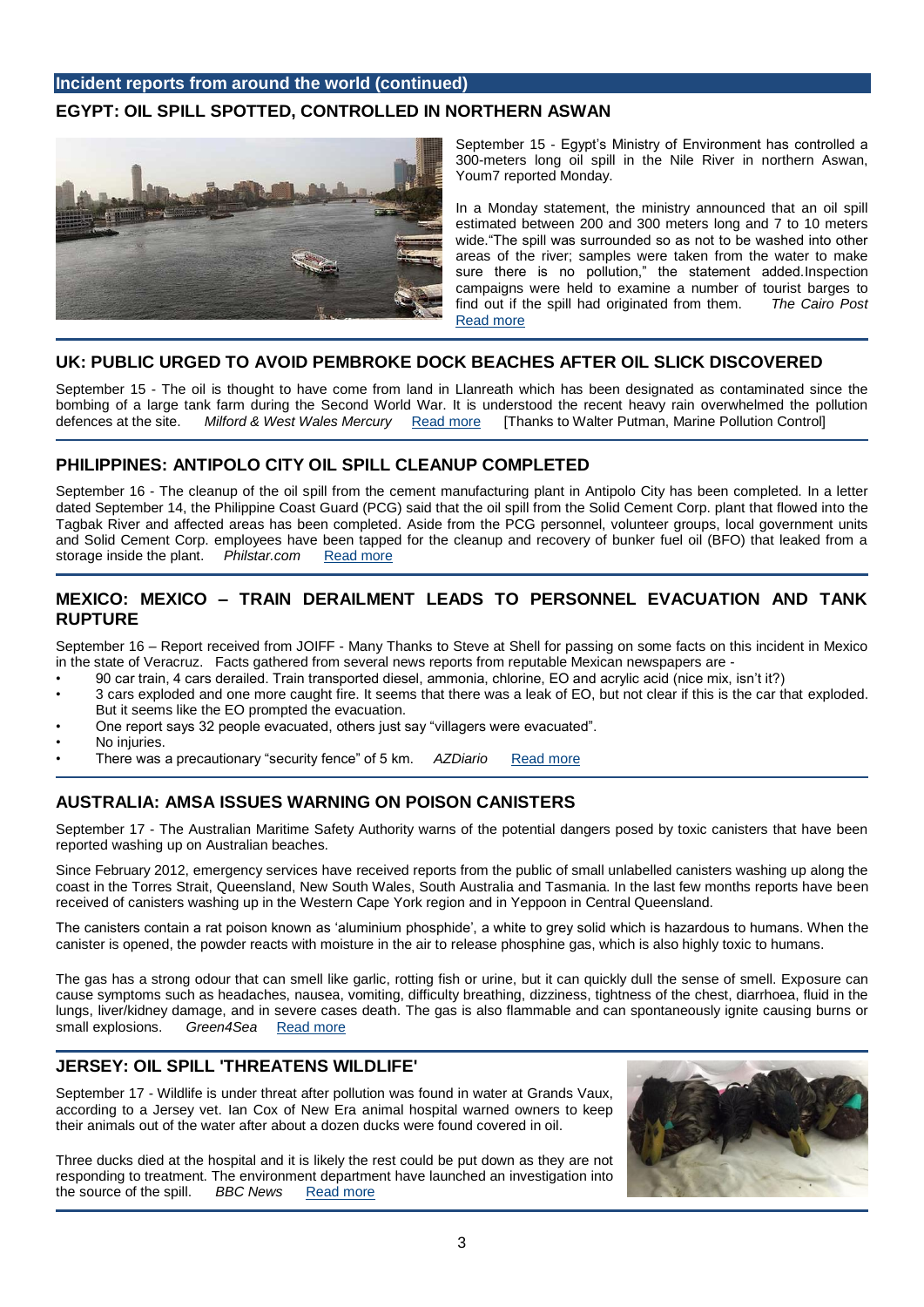#### **Other news reports from around the world (countries listed in alphabetical order)**

# **FRANCE: THE CEDRE EXPERIMENTATION HALL REFURBISHED**

September 14 - The repeated use of oil and chemicals as part of research projects performed in Cedre's experimentation hall had led to corrosion and deterioration of the infrastructures and equipment housed within this facility. Various operations were therefore recently carried out to renovate this hall: full refurbishment of the floor by laying a resin, creation of new water drainage culverts in the floor, installation of storage units, installation of an extractor above the work surface. The networks were altered and completed. The experimentation column, the key piece of equipment housed within the hall, was completely dismantled and its walls treated and passivated. When it was reassembled, the seals were replaced and new vertical rails were installed to facilitate the use of equipment such as observation video cameras. *Cedre Newsletter* [Read more](http://wwz.cedre.fr/en/Our-resources/Documentation/Cedre-Newsletter/2015/n-237-July-August)

# **JAPAN: FUKUSHIMA DUMPS FIRST BATCH OF ONCE-RADIOACTIVE WATER IN SEA**

September 14 - Japan's crippled Fukushima nuclear plant Monday began releasing previously contaminated water into the sea, but the man tasked with preventing another meltdown warned other highly radioactive fluid still stored on site could pose a major threat. Tokyo Electric Power Co (TEPCO), which operates the plant in eastern Japan, discharged 850 tons of formerly contaminated water it had extracted from the ground near the plant into the sea, saying a filtration process had now made it safe. *Discovery.com*  [Read more](http://news.discovery.com/earth/fukushima-dumps-first-batch-of-once-radioactive-water-in-sea-150914.htm) [Thanks to Walter Putman, Marine Pollution Control]

# **KENYA: PIPELINE COMPANY TO FACILITATE RIVER CLEANSING CEREMONY AFTER OIL SPILL**

September 18 - Kenya Pipeline Company has agreed to a request by elders to cleanse Thange River in Kibwezi Sub-County, Makueni County where its oil pipeline once burst and leaked oil earlier this year.

In a speech read on her behalf by the Chief Manager, Technical Services Elias Karumi Thursday, the KPC interim managing director Ms Flora Okoth said that the oil company has accepted the request by elders to fund a traditional cleansing ceremony on the seasonal river. Allafrica.com Read more the seasonal river. *AllAfrica.com* [Read more](http://allafrica.com/stories/201509180172.html)

# **MALAYSIA: MARINE DEPT STEPS UP SURVEILLANCE AROUND COUNTRY'S WATER**



*Photo; Marine Department personnel at the launching of the Primary Base Oil Spill Response in Kuantan. — Bernama photo*

September 15 - The Marine Department of Malaysia has increased surveillance around the waters of the country to avoid any accidents involving commercial vessels due to the haze.

In the meantime, Rossid congratulated the East Coast Marine office, as over the last five years, there had been no accidents involving major oil spills in the region.

He said however, the Marine Department would continue to improve its line of equipment, human resource and strategies to minimise losses and damages, in the event of an oil spill in the region."So today, the Marine Department has upgraded equipment for oil spill cleanup from 'Secondary Base OPR' to 'Primary Base OPR' with a 400-metre long 'oil boom'. *Borneo Post* [Read more](http://www.theborneopost.com/2015/09/15/marine-dept-steps-up-surveillance-around-countrys-water/)

# **NIGERIA: GROUP CONDEMNS 'FAKE' OIL SPILL CLEAN-UP CONTRACTS IN NIGER DELTA**

September 14 - The Center for Peace and Environmental Justice (CEPEJ) has described the contracts from multi-national oil companies to leaders of oil-producing communities in the Niger Delta region to clean up spills in their domains as phoney.

National coordinator, CEPEJ, Sheriff Mulade, who called the contract award a "blanket," said the declaration was against the backdrop of accusations that some community leaders have been accepting phoney contracts from oil companies to clean up spills without due process. Mulade criticised local leaders for putting pecuniary gains above the wellbeing of their communities, not minding the devastating effects of spills on the environment.

He advised them to always ensure that the process for the award of such contracts follows due process in collaboration with the National Oil Spills Detection and Response Agency (NOSDRA) to guarantee clean-ups are carried out properly. *Daily Independent* [Read more](http://dailyindependentnig.com/2015/09/group-condemns-fake-oil-spill-clean-up-contracts-in-niger-delta/)

# **NIGERIA: SPDC RAISES CONCERN OVER \$1BN OGONI REMEDIATION PROGRAMME**

September 15 - Shell Petroleum Development Company (SPDC) said it has taken serious measures to clean up Ogoni land in response to recommendation of the United Nations Environmental Programme (UNEP) calling for action for remediation of the environment.

The federal government in July 2006, had requested the UNEP to conduct a comprehensive assessment of the environmental and public health impacts of oil contamination in Ogoniland, Rivers State, together with options for remediation. *Leadership* [Read more](http://leadership.ng/business/461112/spdc-raises-concern-over-1bn-ogoni-remediation-programme)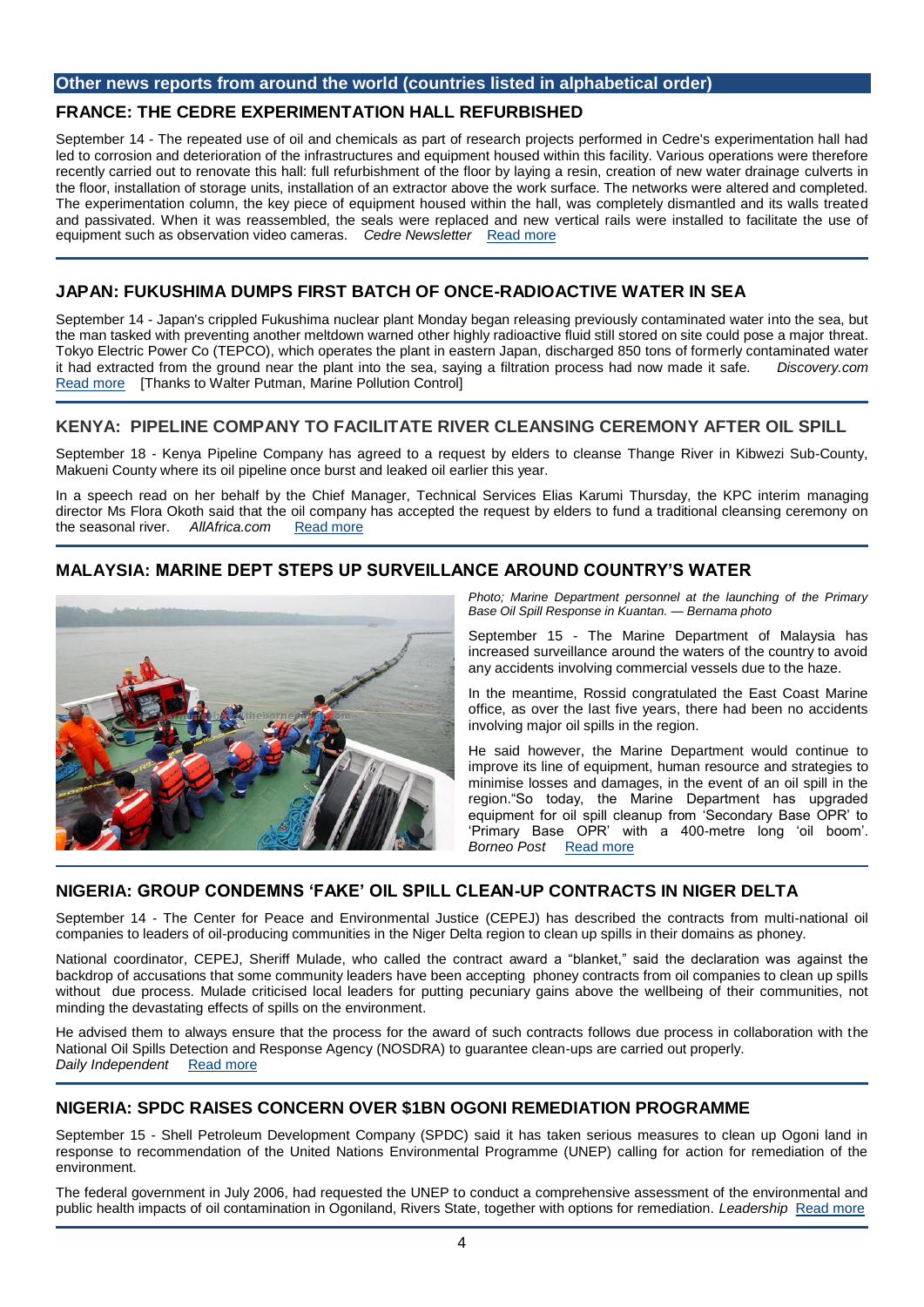# **USA: ALASKA - IN DUTCH HARBOR, NEW ORANGE BARGE A THE BEACON OF OIL-SPILL PREPAREDNESS**



**Photo: The Resolve Ibis at its new long-term mooring site off** *Unalaska's Front Beach. KUCB/John Ryan photo.*

September 14 - The orange, boldly lettered barge is the most visible element of a private effort to improve shipping safety along the Great Circle route across the Pacific.

The tank barge can be used to store oil that's been offloaded, or lightered, from a ship in trouble, before the oil spills into the sea.

"They prevent a terrific amount of pollution by doing that," Magone said. "Once it spills into the environment, you don't get very much of it back, no matter what you do, especially in an environment like we have up here." *KUCB* [Read more](http://www.alaskapublic.org/2015/09/14/in-dutch-harbor-a-new-orange-barge-is-the-beacon-of-oil-spill-preparedness/)

# **USA: ALASKA - BSEE PERSONNEL INSPECT OIL SPILL RESPONSE EQUIPMENT STAGED IN NORTHERN ALASKA**

September 15 - Two members of the Bureau of Safety and Environmental Enforcement's (BSEE) Oil Spill Preparedness Division recently traveled to communities along the Arctic to verify and inspect oil spill response equipment staged to support ongoing oil exploration in the Chukchi Sea.

Along with several members of the Alaska DeBSEE-preparedness department of Environmental Conservation, the team traveled to Wainwright and Prudhoe Bay, to verify equipment preparedness and inspect required items in Shell's approved Chukchi and Beaufort Sea Regional Exploration Program Oil Spill Response Plans.

The equipment is owned and/or operated by Alaska Clean Seas, and Ukpeaġvik Iñupiat Corporation Arctic Response Services, two of Shell's oil spill removal organizations listed in the company's plans. The joint inspection team verified that the equipment was available and maintained as detailed in the plans, following inspections of specified equipment, maintenance records, and equipment operability. *Green4Sea* [Read more](http://www.green4sea.com/bsee-personnel-inspect-oil-spill-response-equipment-staged-in-northern-alaska/)

# **USA: ALASKA - CREWS GET A LESSON IN OIL SPILL RESPONSE**

September 17 - About 100 oil and gas workers attended a training session along the Beatton River Wednesday afternoon to learn what to do in the event of an oil spill.

No oil was actually spilled into the river, and nothing was put into the water to simulate oil, but it still served as a lesson for the "greenhorns" — as instructor Doug Gibson described the attendees — as they worked through the measures to follow were an actual spill to take place.

The session, put on by West Coast Spill Services, was one of about 22 spill response lessons the company puts on annually, according to Shannon Jarrell, WCSS's training and communications coordinator.

Spill response is important, she said, as a spill could cost oil companies \$1 million per kilometre of affected shoreline to clean up. *Alaska Highway News* [Read more](http://www.alaskahighwaynews.ca/regional-news/crews-get-a-lesson-in-oil-spill-response-1.2062231)



# **USA: HAWAII - 5 MILLION GALLON OIL PLUME BENEATH PEARL HARBOR**

September 18 - For decades, leaks from Pearl Harbor's fuel tanks and other sources have been collecting beneath the ground near the naval base's Halawa gate.

Hawaii News Now has obtained records issued by the Navy that indicate that the subsurface oil plume there now contains more than 5 million gallons of fuel.

That's roughly half the volume of Alaska's Exxon Valdez spill in 1989 and nearly 200 times the size of last year's leak at the Navy's Red Hill underground fuel facility.

"This is the most egregious, the most harmful environmental issue there is," said environmental activist Carroll Cox."Oil should not be in the ground, diesel should not be in the ground because they are contaminants."

The plume lies under a maze of utility lines, making access extremely difficult. Estimates for the clean up costs run in the tens of millions of dollars. *Hawaii News Now* [Read more](http://www.hawaiinewsnow.com/story/30060416/exclusive-5-m-gallon-oil-plume-beneath-pearl-harbor) [Thanks to Don Johnston of ISCO Industry Partner, DG & Hazmat Group]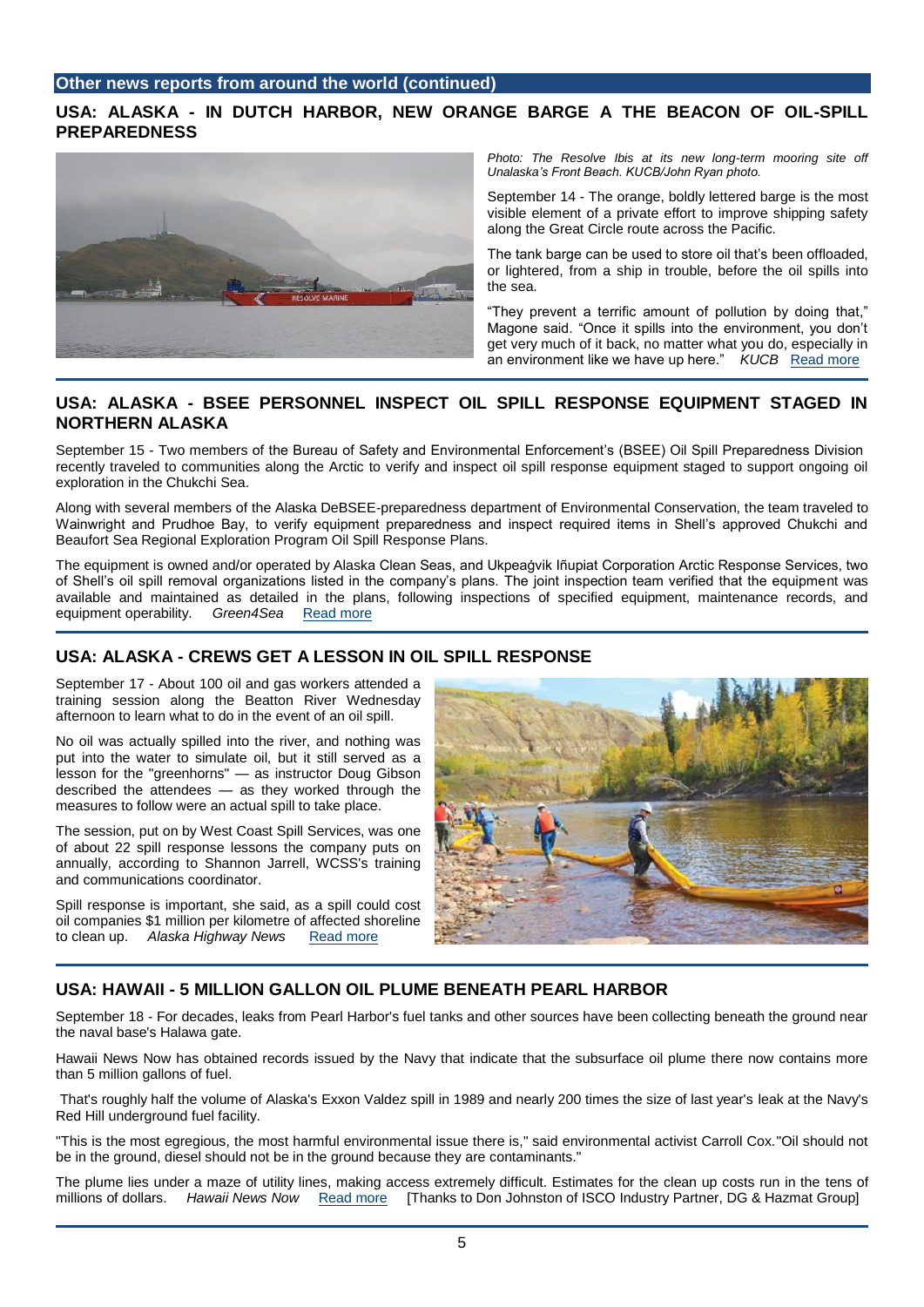### **Other news reports from around the world (continued)**

### **ZAMBIA: 'RIVERS OF ACID' IN ZAMBIAN VILLAGES**



Photo: A court case will decide if a copper mine has been polluting the *water these women are carrying*

September 8 - Zambian villagers are taking a multinational copper mining firm to court in the UK, accusing it of poisoning their water. The BBC's Nomsa Maseko visited the area which has allegedly been polluted.

Dressed in colourful sarongs and t-shirts, the women of Hippo Pool village collect their water on the banks of the Kafue River on Zambia's copper belt.

As the sun sets and the weather starts to cool down, they carry the water in large buckets which they balance gracefully on their heads as they walk back home. It is water they will cook with, clean with, drink and irrigate farms. *BBC News* [Read more](http://www.bbc.co.uk/news/world-africa-34173746)

#### **Contributed article**

# **THE FUTURE OF LLOYDS OPEN FORM**

### **AN ARTICLE CONTRIBUTED BY MARK HODDINOTT, GENERAL MANAGER OF THE INTERNATIONAL SALVAGE UNION.**



**Lloyd's Open Form, the most commonly used salvage contract, has been in use for over 100 years. The International Salvage Union supports and promotes the use of this unique contract.**

#### **Introduction**

Those of us who have spent a significant period of our careers within the salvage industry cannot help but have great affection for Lloyd's Open Form. It is a unique, simple and highly successful contract that has stood the test of time for over a hundred years. This paper will examine the development of the Lloyd's Standard Form of Salvage Agreement, to give it its full title, and will consider whether it needs reviewing, and/or amending taking into consideration modern priorities.

#### **Recent changes**

The first version of LOF made its appearance in 1908. I have a copy in my office and it is interesting to note that many of the original terms have been retained today. The use of 'best endeavours', for example, and the concept of 'no cure – no pay'. The establishment of the reward was made by the salvor naming, within the contract, a lump sum or a percentage of the salved property, and the provision for security was included. There was the provision for arbitration and, of course, there is no mention of the environment.

I believe it is fair to say that LOF has been amended over time to reflect market changes and keep it fit for purpose. It has retained its notable properties in that it can be agreed swiftly with no time lost to contract negotiations; there is an onus on the salvor to use his 'best endeavours' and the reward is paid by all property interests in the venture in proportion to their value.

The first major change came with the introduction of LOF 80 following a series of high profile tanker casualties. LOF 80 introduced the first 'safety net' for cases involving laden, or partly laden, tankers and it was the first time the strict principle of 'no cure – no pay' was mitigated. It had limited use, however, as according to my research there were only four cases in the following ten years when the 'safety net' was successfully applied. There is little doubt, however, that the concept of the 'safety net' was taken forward into the construction of the1989 Salvage Convention.

The 1989 Salvage Convention fundamentally changed the dynamics of marine salvage. The following year saw the introduction of LOF 90 which gave effect to Article 14 of the 1989 Salvage Convention. It could not incorporate the Convention entirely as parts of the Convention were in conflict with English law and LOF is an English law contract.

These conflicts were removed with the introduction of the UK 1994 Merchant Shipping (Salvage & Pollution) Act and LOF95 quickly followed which did, indeed, incorporate all aspects of the Salvage Convention.

The Salvage Convention finally entered into force on 14th July 1996. It was greeted warmly by the salvage, shipping and marine insurance industries but, in some aspects, I suggest it has been the catalyst for the decline in the use of LOF and some of the contract's current unpopularity.

#### **Special Compensation**

According to my research there were a total of 18 Article 14 claims of which 7 were appealed.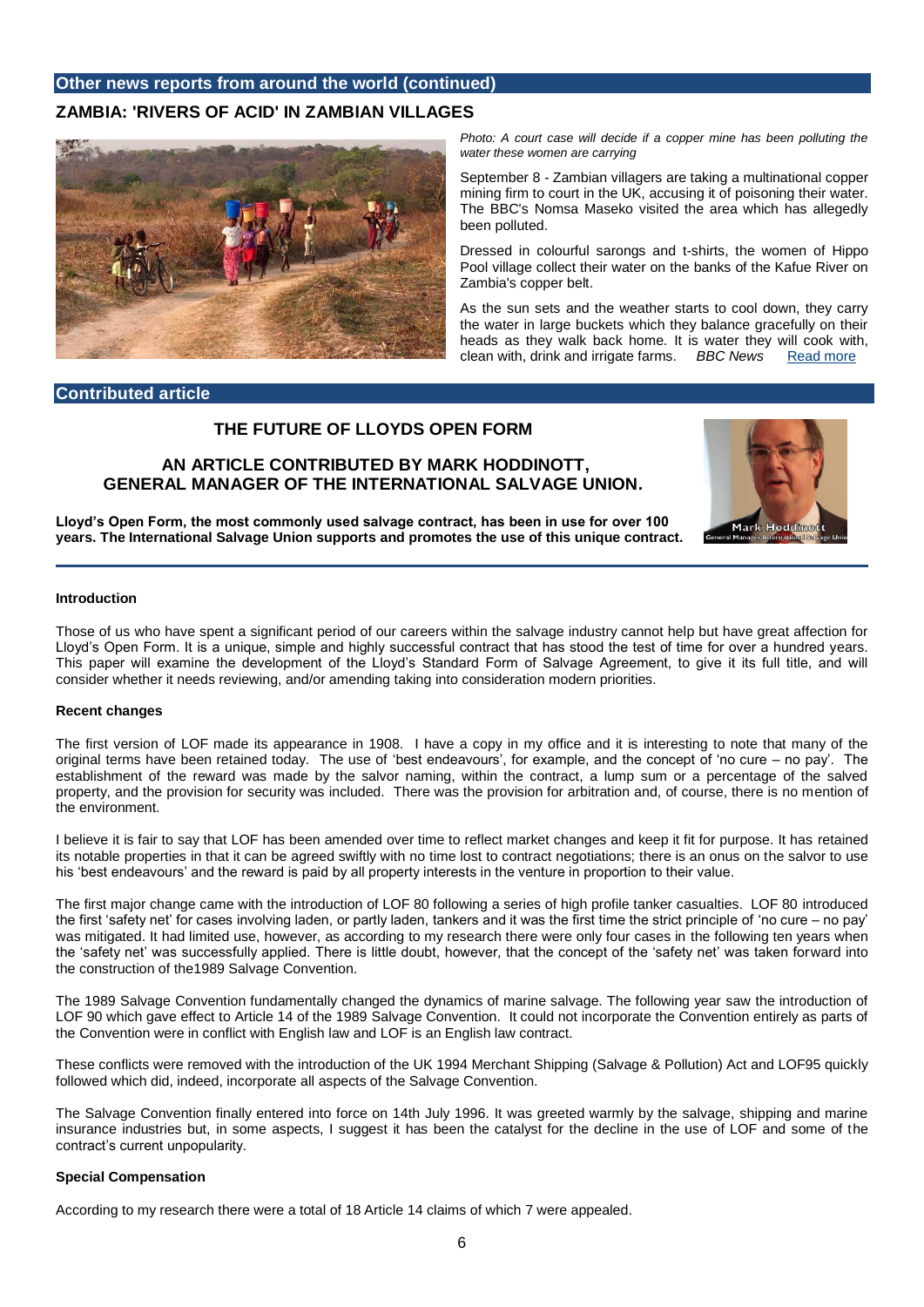#### **Contributed article (continued)**

Article 14 was a safety net designed to allow the salvor to recover his costs, based on a fair rate, with an increment for protecting and minimising damage to the environment. Its continued use was seriously questioned following the 'Nagasaki Spirit' ruling on the term 'fair rate' in respect of personnel and equipment. The salvage and marine liability insurance industries put their heads together and came up with the Special Compensation P&I Club Clause, known as SCOPIC. In was, in my view, an excellent development and has successfully been in common use since 1st August 1999. It has almost replaced Article 14 as the method of special compensation in LOF although Article 14 is still available. To my knowledge there have not been any Article 14 claims since 2001.

LOF2000 incorporated an option to include the SCOPIC Clause as the method of special compensation, however, the option still exists for a salvor not to incorporate SCOPIC and to fall back on Article 14.

#### **Does LOF need reviewing and amending?**

LOF is at a crossroads and, in my view, needs to be reviewed if it is to remain the "contract of choice" for emergency response services. Its continued decline is of great concern to salvors and property underwriters and I believe it not only needs reviewing but also needs to be promoted to the wider shipping and marine insurance industries. The ISU and Lloyd's have been in discussions regarding an educational programme for industry on the benefits of LOF. When agreed it will be a long term commitment on both parties to educate the industry on the benefits of LOF and improve its use.

Will educating industry be enough to improve the use of LOF? As previously stated, it is a fair comment that LOF has been amended to reflect market changes and keep it fit for purpose. I believe that in recent times it has fallen short in a couple of areas, the key one being the important area of protection of the environment. In the current edition of LOF, LOF2011, the only recognition of the environmental services carried out by the salvor is in Clause B, 'Environmental Protection - While performing the salvage services the Contractors shall also use their best endeavours to prevent or minimise damage to the environment.'

In my view the use of the words 'shall also' implies that environmental protection is a secondary priority to the saving of property. To a salvor this is absolutely correct because the salvor will usually earn an encouraging reward from saving property but is unlikely to do so from Article 14 or SCOPIC compensation payments which provide a 'safety net' only. However, priorities have changed which leads to my first argument on why LOF needs reviewing. Prior to the introduction of the 1989 Salvage Convention the priorities relating to a casualty were:

- 1. Safety of life
- 2. Saving of property
- 3. Protection of the environment

However, since the Salvage Convention became incorporated into LOF there has been a fundamental change in priorities to:

- 1. Safety of life
- 2. Protection of the environment
- 3. Saving of property

There is not a single LOF case nowadays that does not feature protection of the environment as the number one priority before the saving of property. The LOF process is well structured to make an award against property with its known values. However, unless the salvor puts together a detailed and compelling case it lacks any focus for a Lloyd's Arbitrator to make an award for the environmental services undertaken by the salvor. It is a matter of record that Lloyd's Arbitrators can separate out the environmental services from an Article 13 claim but they need the details on those services in order to do so.

ISU members are concerned that salvors are not properly recognised for the environmental services they undertake on an LOF contract. Further, with the current LOF and its associated processes, it is impossible for a satisfactory award for environmental services to be made. As it stands, under an Article 13 claim, property underwriters will pay for the environmental services not the liability underwriters. Therein lies a problem, for as long as this remains the case the reward for environmental services under LOF will never be clearly identified but will be lost amongst the award for the saving of property. It will also remain dependent upon there being a sufficient salved fund. It surprises me that property underwriters are not more vocal on this point, after all they are paying for action that benefits the liability insurer. With the protection of the environment being such a high priority there is a strong case for a review of Article 13 element of the LOF contract.

At this point I should refer to the Environmental Salvage concept, previously promoted by ISU, which proposed a change to the 1989 Salvage Convention with a new Article 14 based on an environmental award. The concept failed because it did not have the support of the wider shipping and marine insurance industries. It is paramount that any proposed change to LOF should have cross-industry support.

There is no clear answer, but the ISU will consider starting work this year to come up with a proposal that will satisfy all parties and, importantly, will not place an unreasonable burden on the liability insurers or appear to have the effect of an increase in LOF awards. I have been told by some liability insurers that we have SCOPIC therefore why do we seek recognition of environmental services? The simple answer is that environmental protection is now far more important than saving of property and the current LOF contract does not reflect this. In addition, SCOPIC is not based on any environmental criteria and is designed for use as a 'safety net' where there are insufficient salved funds for the salvor to receive a reasonable reward under Article 13 and also when the chance of a successful operation is limited. In cases where an Article 13 award is made, whether SCOPIC is invoked or not, it is becoming important to clearly recognise the contribution that environmental services have made to the protection of the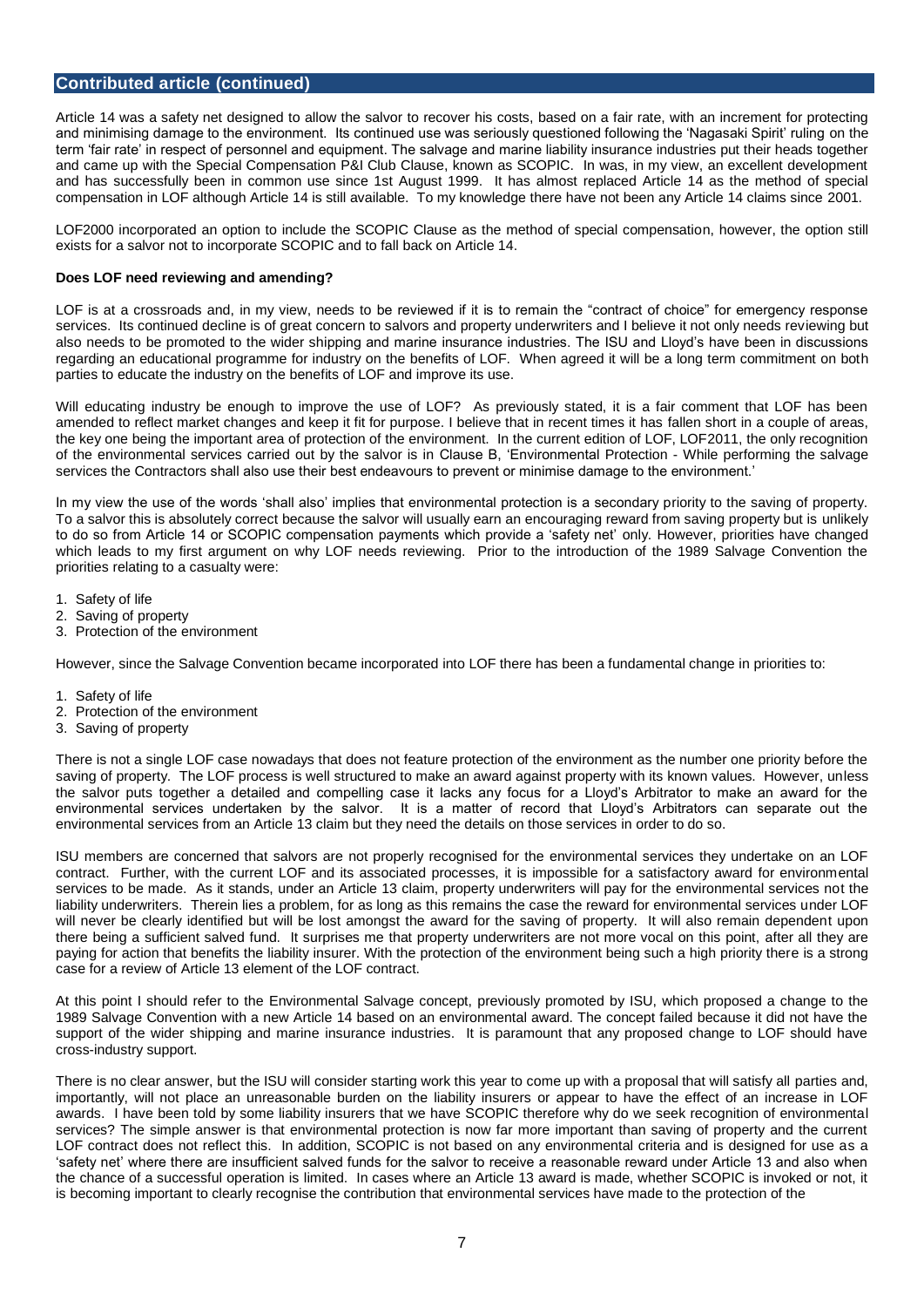#### **Contributed article (continued)**

environment during the salvage services. I believe there is a business case for this in order for salvors to target their investments in areas which will give them satisfactory returns.

There is a second reason why I believe the current LOF needs reviewing and this relates to the cost of administering the LOF at the lower end of awards, in other words, where the legal and administrative costs are disproportionate to the award. We can all complain about high legal costs in whatever field we work in but the fact is that legal costs are set at the market rate. It is a commercial fact that if anyone sets their rates too high they will not get any business. Therefore I dismiss any suggestion that high legal costs are one reason that LOF is unpopular except, where I stated above, the legal and administrative costs are disproportionate to the award. For the sake of clarity I include the costs of expert witnesses when referring to legal costs.

An attempt was made a few years ago to address this problem with the introduction of the Fixed Cost Arbitration Procedure (FCAP) which can be used when parties to the LOF agree. FCAP can be used when security demands are below US\$1.5 million and, if used, FCAP caps 'party and party costs' at GBP £15,000 and also caps the Arbitrator's and Lloyd's costs. It is disappointing that FCAP has not been used on a single case and therefore can be regarded as a failure. It does remain a good concept and I suggest that consideration should be made to make it mandatory for low value cases.

#### **Salvors and contractual challenges**

The principle that LOF awards should be encouraging to salvors is long established. It ensures that there is a viable, effective salvage industry that will invest for the future. However, with so few LOF cases and more salvage cases being undertaken on tariffbased contracts there is a serious threat to the viability of the traditional emergency response salvage industry.

I will mention a few of the causes why I believe that the salvage industry is facing contractual pressures and what the consequences will be for the shipping and marine insurance industries.

Under the International Convention on Civil Liability for Oil Pollution Damage 1992, there is a channelling provision (protecting salvors) by which claims are directed to the registered owner. However, IMO member governments rejected a similar provision when adopting the International Convention on Civil Liability for Bunker Oil Pollution Damage 2001 and this is a concern for salvors, as the removal of bunkers is the first priority in the majority of salvage operations. Indeed, I believe lack of immunity does not encourage swift response. It is correct that negligence should bear consequences, but not a strict liability in response to risky and expensive operations. Feeding a blame culture more interested in scapegoats than prevention conflicts with the very essence of salvage.

In 2012 the International Group of P&I Clubs sought to introduce a 'Bunker Removal Clause' into LOF. It gave the P&I Clubs the ability to invoke the Clause at their option, at which point the salvors switched to a tariff-based operation, based on SCOPIC rates, to remove the bunkers instead of remaining under Article 13 conditions. All other LOF conditions would have remained. It would have had the effect of reducing the Article 13 award, therefore was never going to be agreed by the ISU membership.

More recently at a meeting of the Lloyd's Salvage Group the property underwriters re- introduced a proposal for a Property Salvage Consultant (PSC) for LOF cases where SCOPIC had not been invoked. This proposal was first introduced in 2009 but had not been developed. The PSC would have a similar role to that of the SCR. In discussions with hull and cargo interests it became apparent that the main driver for the PSC proposal was the fact that property interests, particularly cargo, felt that they did not receive timely or sufficient information on the casualty and salvage operation. It is a fact that salvors have an obligation to submit a Daily Salvage Report to Lloyd's when under SCOPIC but no such obligation exists when SCOPIC is not invoked. Therefore, and in response to property interests' concerns, the ISU has requested its members to submit a Daily Salvage Report to Lloyd's when working under LOF when SCOPIC has not been invoked. Despite the fact that the submission is on a voluntary basis it is pleasing that Lloyd's reports that ISU members are complying and the information to property interests has improved considerably.

It has been brought to my attention from a couple of sources that there is a practice amongst some property insurers to 'cap' an LOF award when SCOPIC has not been invoked. This is achieved through a "side letter" which sets out the process for settlement of an Article 13 claim based on SCOPIC rates to which a multiplying factor is applied. I do not have specific details of the arrangement but understand that it can have the effect of capping the Article 13 reward by as much as 50% of its true worth. This is a worrying development and highlights several issues within the salvage industry:

Firstly, that the salvage industry has too much capacity leading to greater competition amongst salvors for LOF contracts.

Secondly, there is the accusation that the salvage industry is not investing in the equipment to successfully salvage the new generation of large vessels. It does not need a detailed explanation from me to understand that investment is difficult when salvors are not receiving the appropriate rewards that they are entitled to because rewards are being capped. How will innovation, development of new systems and equipment and techniques happen? At the recent annual ISU Associate Members' Day in London the salvors in the audience were asked who was investing in the equipment needed to salve large container vessels. There was a show of two hands, which in one respect is encouraging, but in another a confirmation that few salvors are targeting investment for large vessel salvage.

Thirdly, if salvors do not receive encouraging and appropriate rewards then the industry will contract and there is evidence that this is already happening. I expect that the next 2-5 years will see the salvage industry go through significant change, both contracting and consolidating. Will this be a good thing for the shipping and marine insurance industries? In the short term I do not believe that it will be of too much concern, but longer term it will lead to fewer salvors, hence less choice, and could lead to slower response times brought about by a reduced geographical spread of salvage bases.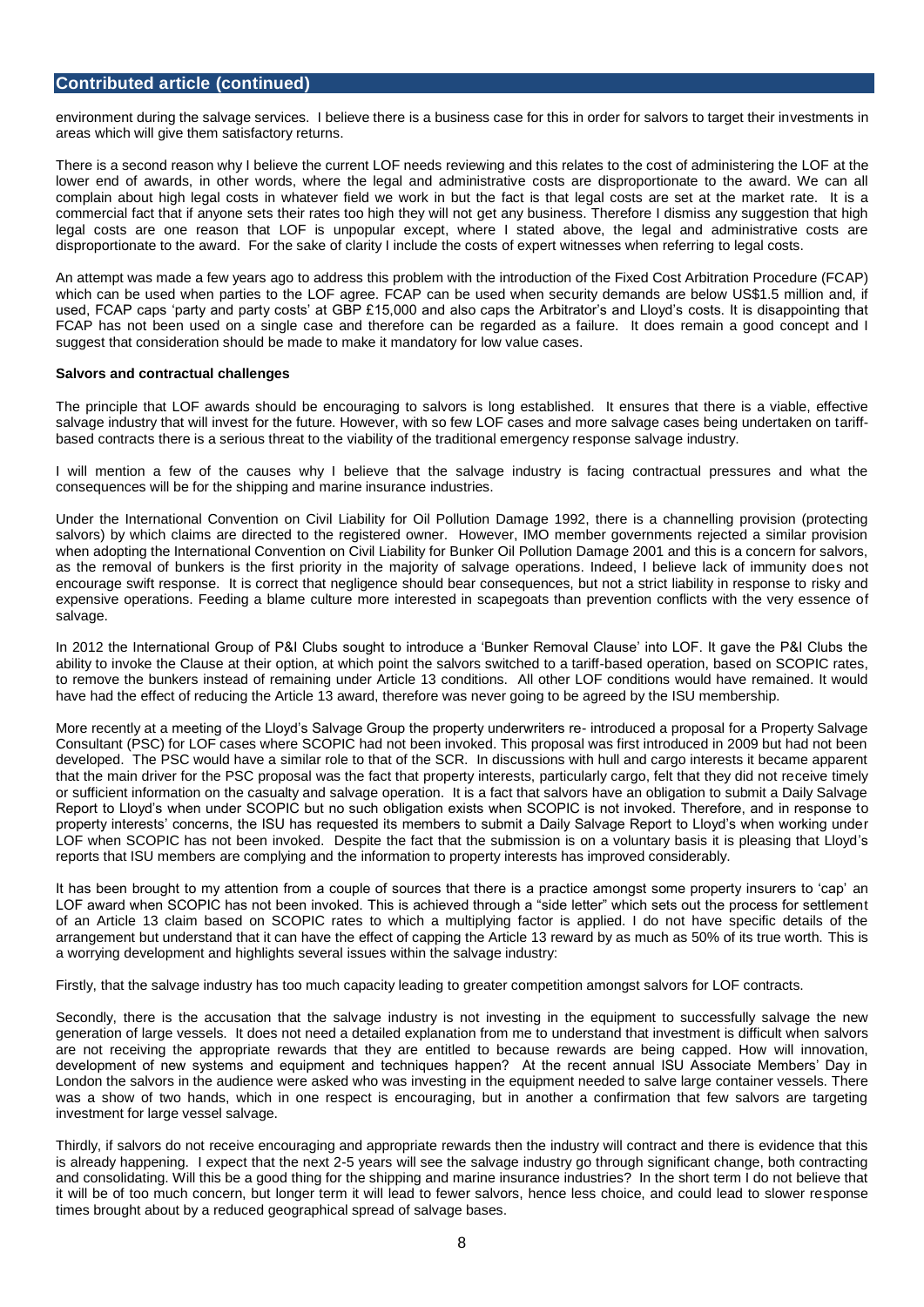#### **Contributed article (continued)**

#### **Summary**

There is little doubt that stagnation in revenues from emergency response salvage is causing difficulties for salvors. This is being exacerbated by oversupply in the emergency response market.

A contraction in the emergency response market is inevitable through both consolidation and companies withdrawing from the market. A fall in LOF cases and a greater reliance on tariff- based salvage will fail to provide salvors with the funds required to invest in the equipment required for major casualties. It does not need a crystal ball to predict that this is a bad

development for ship owners and property insurers who will see an increase in claims for hull and cargo. And property values in individual cases, particularly container ships, have risen dramatically in the past decade and will continue to do so as more post-Panamax container ships enter service.

The LOF contract is at a crossroads and I believe a review of LOF is required to ensure its future use. The two main aspects are the recognition of the environmental services undertaken under an LOF and amendments to the FCAP system to make LOF costeffective in low value and low award cases.

Having said that it is a fact that 78% of all LOF contracts are settled without recourse to arbitration, a very worthy statistic. Over the coming months we may have some clarity on what the market thinks about LOF and what it wants from the contract as we focus on our initiative with Lloyd's and other parties with strong interests in LOF. [Your editor thanks Mark and the ISU for this article]

#### **Publications**

#### **ITOPF PUBLISHES ANNUAL REVIEW 2015**

September 14 - In the latest edition of its Annual Review, ITOPF Chairman, Paddy Rodgers, reports on what has been a very productive year for the Federation.

Whilst keeping its strategic goals aimed at improving spill preparedness and response clearly in focus, ITOPF has maintained the flexibility to attend 22 new incidents and provide remote advice for a further 25 cases. Some of these incidents reflect known risks, such as those associated with weather patterns around the world or congestion in maritime regions like Asia and the Far East, but ITOPF is also "standing by" to deal with emerging risks, such as the logistical challenges of dealing with an incident involving one of the giant containerships.

Working in partnership with industry and government organisations has featured highly during the year. ITOPF has both led and supported a number of workshops and seminars alongside the International Group of P&I Clubs, IOPC Funds, and IMO in priority areas, particularly in India and China.

The team has also focused on outreach to children and students, and raising awareness of ITOPF's work amongst shipowners and the wider maritime community more generally. As Paddy Rodgers points out: "The organisation has an important role, whether working quietly and effectively in preparedness and response, or more dramatically in the midst of a catastrophe bringing the experience of years to bear in those critical hours and days." Download a copy of the [Annual Review](http://www.itopf.com/fileadmin/data/Documents/Company_Lit/Annual_Review_2015_FINAL.pdf) or request a hard copy from [Terry Goodchild.](javascript:linkTo_UnCryptMailto()

#### **Links for recent issues of other publications (in alphabetical order)**

[AMSA Aboard](http://amsa.gov.au/forms-and-publications/about-amsa/publications/AMSA-Aboard/2015-Sept/index.asp) **Australian Maritime Safety Authority** September 2015 issue<br>
ASME EED EHS Newsletter **News and commentary on HSE issues from George Holliday** Most recent issue [ASME EED EHS Newsletter](https://community.asme.org/environmental_engineering_division/b/weblog/default.aspx) **News and commentary on HSE issues from George Holliday** Most recent issue<br>
Bow Wave Current issue<br>
Current issue Sam Ignarski's Ezine on Marine & Transport Matters Current issue [Cedre Newsletter](http://wwz.cedre.fr/en/Our-resources/Documentation/Cedre-Newsletter) Mewsletter News from Cedre in Brittany, France<br>Celtic Biogenie enGlobe Newsletter Latest Remediation and related technology news Spring 2015 issue Latest Remediation and related technology news [CROIERG Enews](http://www.croierg.com.au/) Canberra & Regions Oil Industry Emergency Response Group Current issue [EMSA Newsletter](http://www.emsa.europa.eu/index.php?option=com_flexicontent&view=item&cid=230:newsletters&id=2471:newsletter-september-2015&Itemid=272) **News from the European Maritime Safety Agency** Sept. 2015 issue [Energy Institute eBulletin](http://energyinstnews.org/rp/303/process.clsp?EmailId=225184&Token=21862657694C8D2F3172C2BCB14F86F0C) **Energy Institute Community** News from the Energy Institute April 2015 issue<br>
Environmental Technology Online **Community Environmental Monitoring** Testing & Analysis **Environmental Technology Onl** [Environmental Technology Online](http://www.envirotech-online.com/ebulletin/2015/9/2/html-live/) **Environmental Monitoring, Testing & Analysis** [IMO News Magazine](http://issuu.com/imo-news/docs/imo-38_imo_news_2_2015_hr2) **IMO News From the International Maritime Organization** No 2, 2015<br>IMO Publishing News **New and forthcoming IMO publications** August 2015 New and forthcoming IMO publications [Intertanko Weekly News](http://www.intertanko.com/News-Desk/Weekly-News/Year-2015/No-38-2015---18-Sept/No-38-2015/) **International news for the oil tanker community** No 38 2015 [IPIECA eNews](http://us6.campaign-archive2.com/?u=9ca74cd088b6e6be85d09adff&id=d1208cb7f9&e=95ec356fd3)<br>
Int'l Petroleum Industry Environmental Conservation Assoc'n February 12 issue<br>
Int'l Organisation for Industrial Hazard Management July 2015 issue [JOIFF "The Catalyst](http://joiff.com/wp-content/uploads/2015/06/July_2015.pdf) Int'l Organisation for Industrial Hazard Management<br>Int'l Organisation for Industrial Hazard Management Industry Group News from the Mediterranean Oil Industry Group Most recent Issue<br>
Oil spill response news from NOAA OR&R April 2015 [NOAA update](http://campaign.r20.constantcontact.com/render?ca=c481f324-2fa2-418b-b99d-811ec6464222&c=0a0f83e0-e3cc-11e4-9866-d4ae529a863c&ch=0a1c2e10-e3cc-11e4-9867-d4ae529a863c) **Note that Collect Collect April 2015**<br>
OCIMF Newsletter **Oil Servest Society Access News** from the Oil Companies International Marine Forum **August 2015** issue [OCIMF Newsletter](http://newsletters.mijim.com/t/ViewEmail/r/06265864903C6B4D2540EF23F30FEDED/0177A207B6255F7EF99AA49ED5AF8B9E) News from the Oil Companies International Marine Forum [Pollution Online Newsletter](http://www.pollutiononline.com/doc/models-for-predicting-source-water-pollution-hopelessly-flawed-0002?user=2116810) Newsletter News for prevention & control professionals Sept 16 issue<br>
<u>Sea Alarm Foundation Newsletter</u> Colled wildlife Preparedness and Response news from Sea Alarm Spring 2015 is Oiled wildlife Preparedness and Response news from Sea Alarm Spring 2015 issue [SAC News](http://www.pwsrcac.net/committees/sac/documents/SAC.Vol12.Issue11.pdf) **SAC News Cill spill related and other news from Alaska** August 17 issue 2015 [Technology Innovation News Survey](https://clu-in.org/products/tins/) From US EPA - Contaminated site decontamination July 16 - 31 2015 [The Essential Hazmat News](http://www.infoinc.com/AHMP/082415.html) **Alliance of Hazardous Materials Professionals** August 24 issue<br> **Transport Canada Newsletter** News and articles re transport of dangerous goods in Canada **Municial Canada** Winter 2014 issue [Transport Canada Newsletter](http://www.tc.gc.ca/eng/tdg/newsletter-fall-2014-1215.html) **News and articles re transport of dangerous goods in Canada** Winter 2014 issue<br>
VSA EPA Tech Direct **Newsletter** Remediation of contaminated soil and groundwater **Sept. 1 2015** issue Remediation of contaminated soil and groundwater [USA EPA Tech News & Trends](http://cluin.org/products/newsltrs/tnandt/view_new.cfm?issue=0515.cfm) **Contaminated site clean-up information** Contaminated site clean-up information<br>
Spring 2015 issue Spring 2015 issue Spring 2015 issue Spring 2015 issue [WMU Newsletter](http://us5.campaign-archive1.com/?u=31bd53a834236bf0cb264d9ca&id=7e422bddf2&e=94cd12deef) News from the World Maritime University